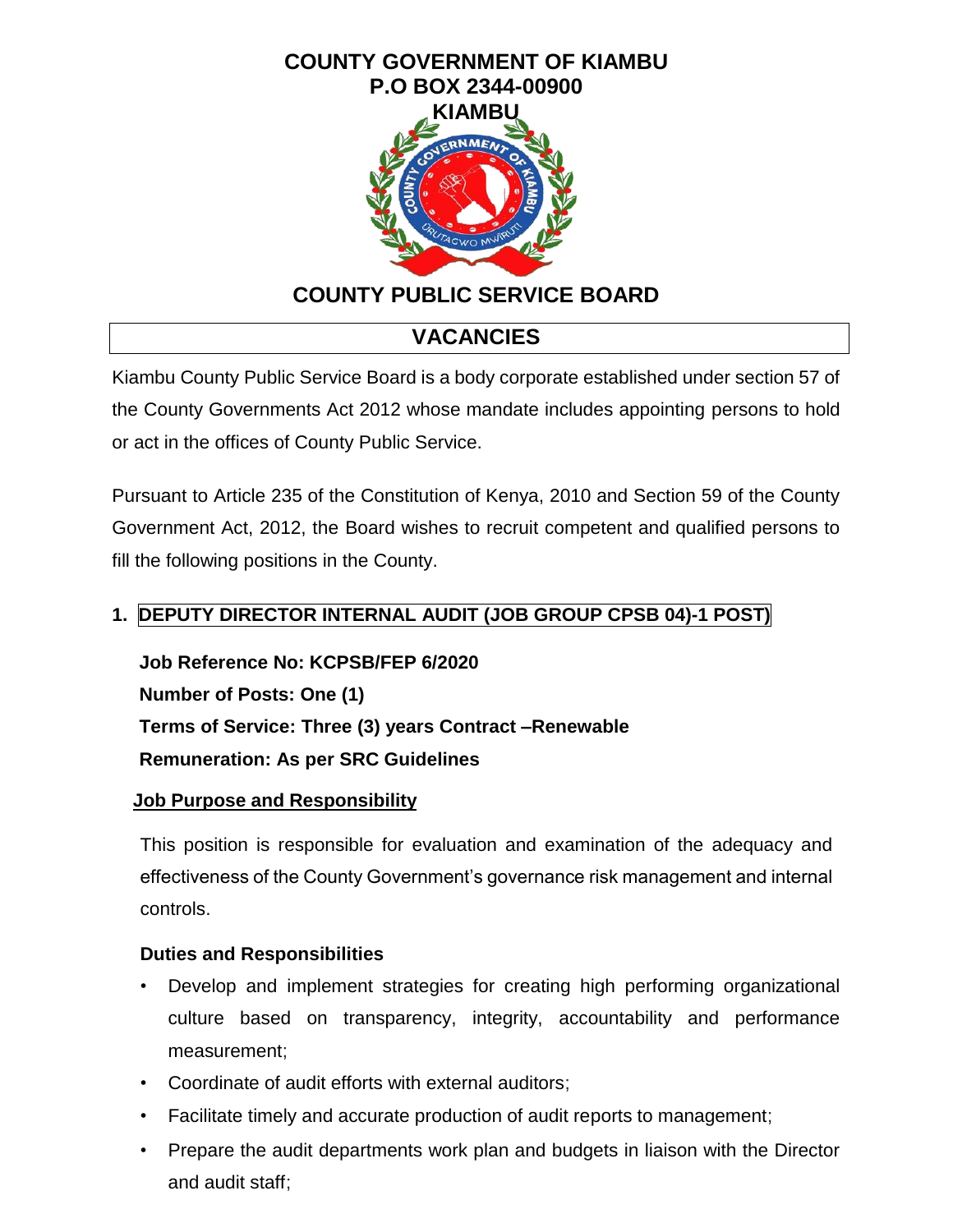- Give advice on the risk aversion measures and cost saving measures;
- In charge of follow up audits to monitor management intervention;
- Implement best practice audit planning and techniques;
- Ensure objective assurance on the effectiveness and adequacy of the risk management strategies and processes;
- Ensure all identified internal control concerns is addressed;
- Conducts regular and continuous audit of financial transactions of the county and reports on any diversion from the set financial regulations;
- Establishment risk-based audit plans consistent with county objective;
- Conduct forensic audit where necessary.

#### **Requirements and competencies for Appointment**

- Be a holder of at least a first degree in any of the following: Commerce/Business Administration (Accounting, or Finance), Economic or statistics or its equivalent from a recognized university in Kenya;
- A Master's degree in a relevant field will be an added advantage;
- Have relevant knowledge and audit experience and a career of not less than Seven (7) years in Public or Private Sector;
- Certified Public Accountant K (CPA K) / Certified Internal Auditor (CIA) part III / Certified Information Systems Auditor (CISA) part III, Certificate in Certified Fraud Examiner, Forensic Auditing or any other relevant recognized professional qualification;
- Registered member of the Institute of Certified Public Accountants of Kenya (ICPAK) or the Institute of Internal Auditors of Kenya (IIAK) or Information Systems Audit and Control Association (ISACA) OR Association of Certified Fraud Examiners and in good standing;
- Proficiency in relevant Computer applications;
- Knowledge of relevant legislation and Knowledge of internal auditing standards;
- Knowledge of principles, methods and practices of Governmental accounting and budgeting
- Satisfies requirement of chapter six of the constitution of Kenya 2010 on leadership and integrity.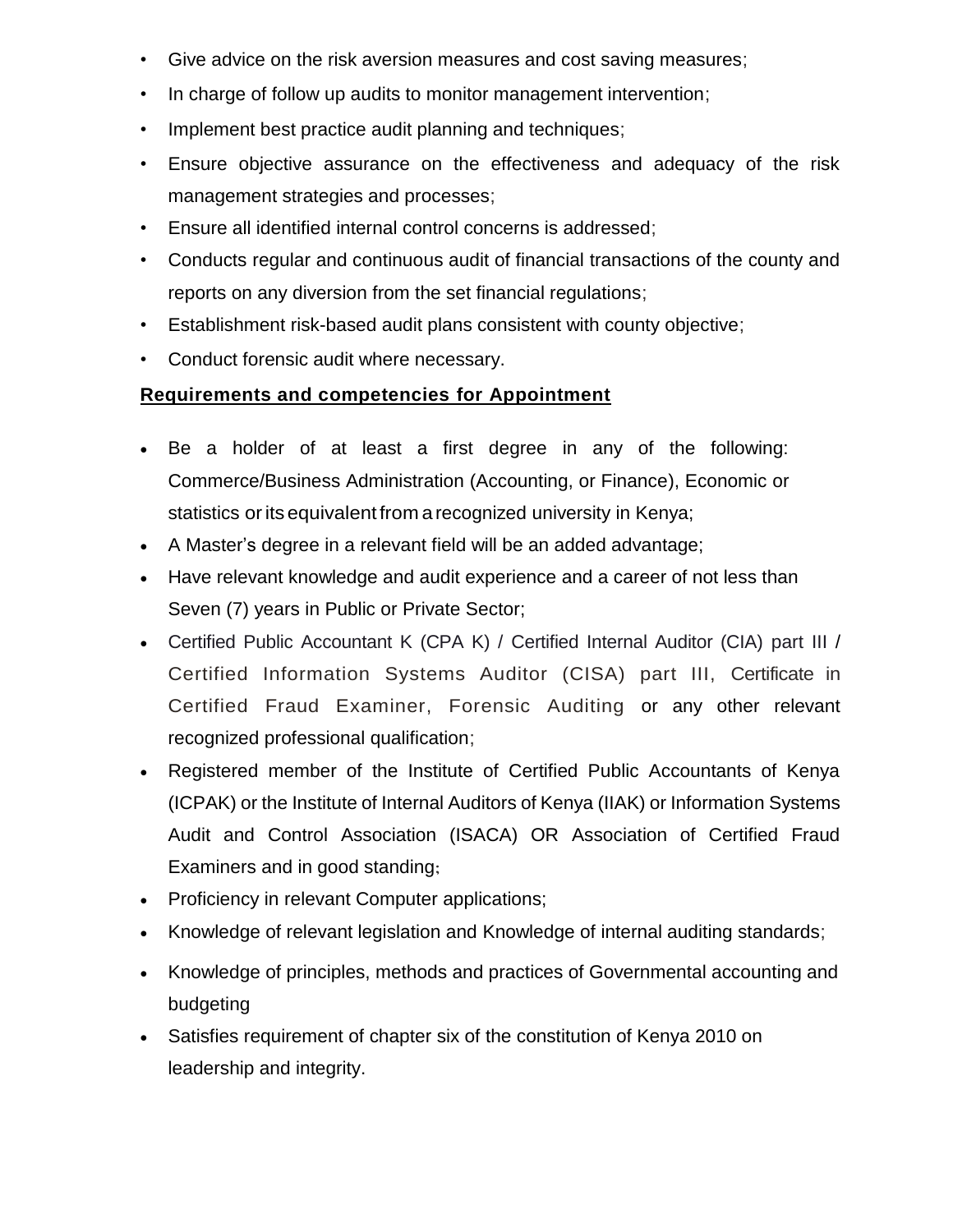# **2. PRINCIPAL INTERNAL AUDITOR (JOB GROUP CPSB 06)- 1 POST**

**Job Reference No: KCPSB/FEP 7/2020 Number of Posts: One (1) Terms of Service: Three (3) years Contract –Renewable Remuneration: As per SRC Guidelines** 

#### **Job Purpose & Reporting Responsibility**

This position is responsible for performance, evaluation of adequacy and effectiveness of County Government risk management and internal controls.

#### **Duties and Responsibilities**

- Evaluate risk exposure relating to achievement of County Government strategic objectives;
- Communicates issues identified with internal senior management to ensure any potential concerns are addressed in a timely and effective manner;
- Prepare audit report to management and make a follow up on action taken;
- Evaluate reliability and integrity of information;
- Evaluate the means to safe guard assets;
- Identify activities subject to audit coverage;
- Involved in determining adequacy and effectiveness of internal control system;
- Carry out investigations in the irregularities identified or reported in audit reports and safeguarding of county assets;
- Report on County's compliance with statutory obligations;
- Involved in section budget preparation.

#### **Requirements and competencies for Appointment**

Be a holder of at least a first degree in any of the following: Commerce/Business Administration (Accounting, or Finance), Economics, Statistics or its equivalent from a recognized university in Kenya;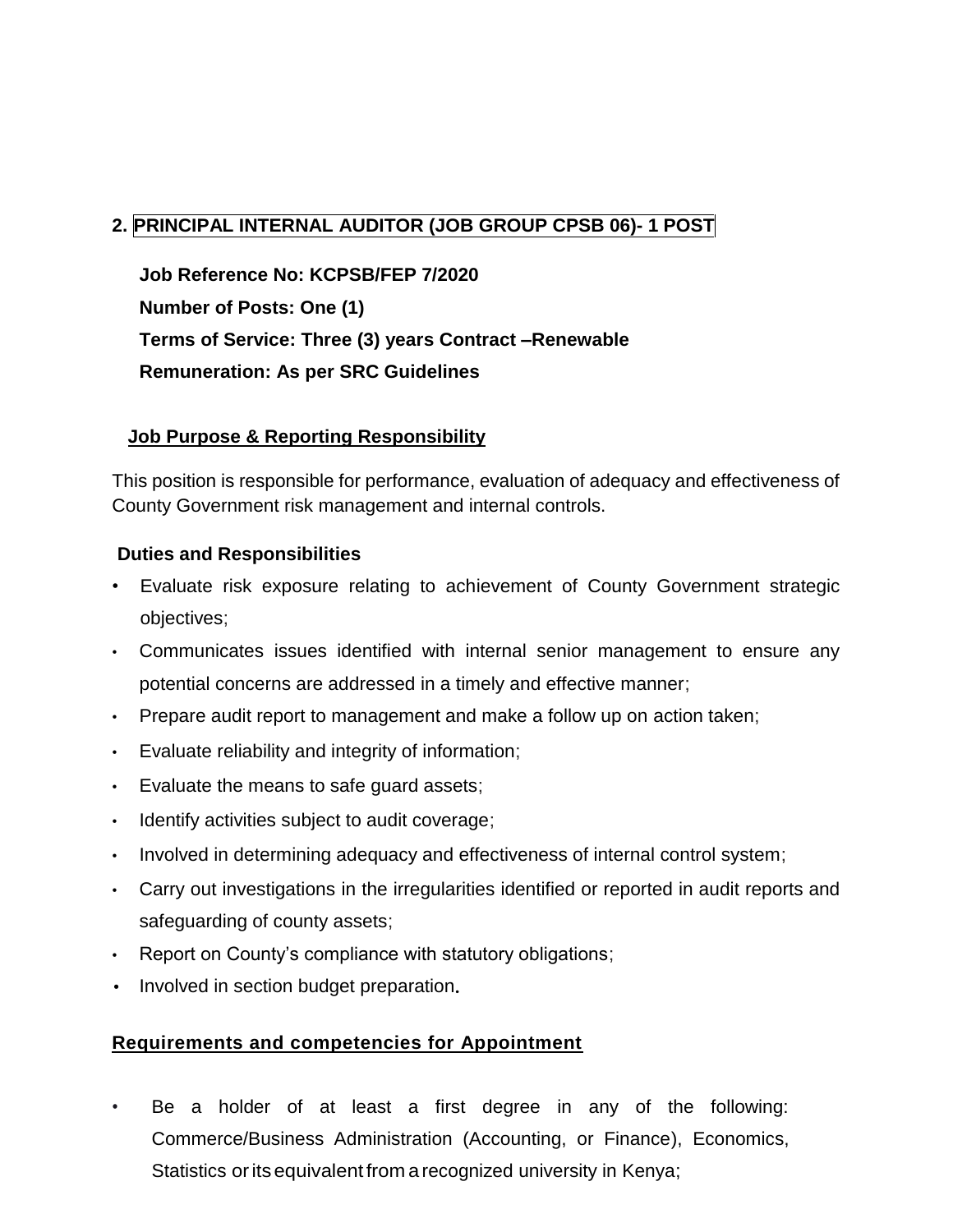- *•* Demonstrated merit and ability as reflected in work performance and results;
- *•* Must be Certified Public Accountant (CPA) III / Certified Internal Auditor (CIA) III / Certified Information Systems Auditor or Certificate in Certified Fraud Examiner, Forensic Auditing or any other relevant recognized equivalent professional qualification;
- *•* Registered member of either, Institute of Certified Public Accountants of Kenya (ICPAK), Institute of Internal Auditors of Kenya (IIAK) Information Systems Audit and Control Association (ISACA) OR Association of Certified Fraud Examiners (ACFE);
- *•* Have relevant knowledge and audit experience and a career of not less than Seven (7) years in Public or Private Sector.
- **Proficiency in relevant Computer applications;**
- *•* Knowledge of relevant legislation and Knowledge of internal auditing standards;
- *•* Knowledge of principles, methods and practices of Governmental accounting and budgeting
- *•* Satisfies requirement of chapter six of the constitution of Kenya 2010 on leadership and integrity.

# **3. CHIEF INTERNAL AUDITOR – (JOB GROUP CPSB 07) 2 POSTS**

**Job Reference No: KCPSB/FEP 8/2020 Number of Posts: Two (2) Terms of Service: Three (3) years Contract –Renewable Remuneration: As per SRC Guidelines**

#### **Job Purpose & Reporting Responsibility**

This position is responsible for organization, coordination and control Audit exercises in the county.

#### **Duties and Responsibilities**

- Evaluating the effectiveness of risk management, controls and governance processes of a public entity;
- Preparing assignment work/engagement plan;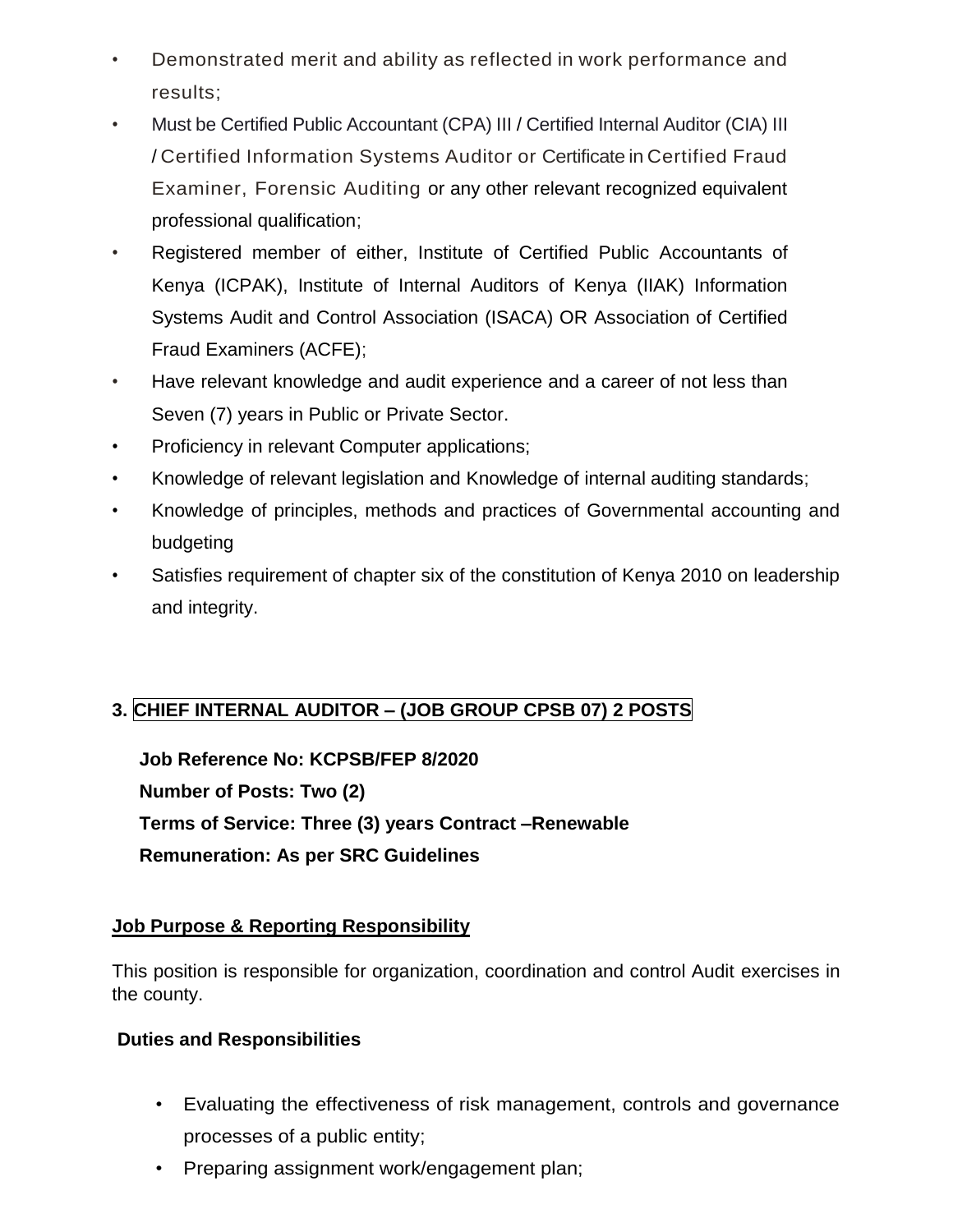- Leading an audit team;
- Vouching transactions in audit investigation and verification assignments;
- Collecting and analyzing data and statistics;
- Preparing and submitting audit findings;
- Preparing and maintaining audit files/ working papers for assignment;
- Monitoring implementation of audit recommendations;
- Preparing training and budget proposals;
- Coaching and mentoring of staff.

## **Requirements and competencies for Appointment**

- *•* Be a holder of at least a first degree in any of the following: Commerce/Business Administration (Accounting, or Finance) Economics, Statistics or its equivalent from a recognized university in Kenya;
- *•* Certified Public Accountant (CPA) III / Certified Internal Auditor (CIA) III / Certified Information Systems Auditor or Certificate in Certified Fraud Examiner or any other relevant recognized professional qualification;
- *•* Be a member of either Institute of Internal Auditors of Kenya (IIA-K), Institute of Certified Public Accountants of Kenya (ICPAK), Association of Certified Fraud Examiners (ACFE) or Information Systems Audit and Control Association (ISACA) or any other relevant recognized body;
- *•* Five (5) years relevant working experience in comparable and relevant position in the Public or Private Sector.
- *•* Demonstrated merit and ability as reflected in work performance and results;
- •Must meet the requirements of Chapter Six of the Constitution;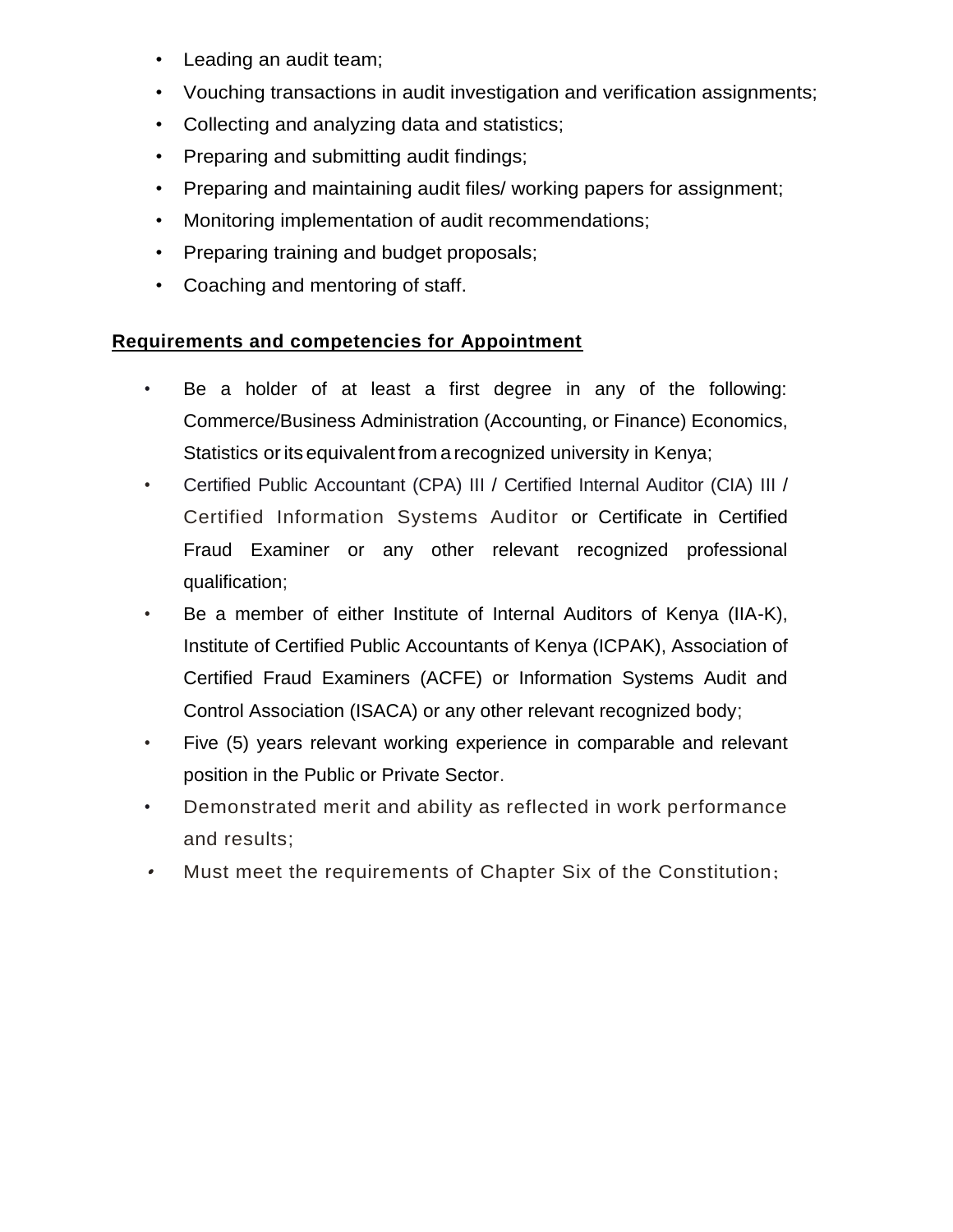### **4. MEMBER- COUNTY EXECUTIVE AUDIT COMMITTEE- 2 POSTS**

**Job Reference No: KCPSB/FEP 9/2020**

**Number of Posts: Two (2)**

**Terms of Service: Member of the Audit Committee shall be appointed for a term of three years on part-time basis and shall be eligible for appointment for a further one term only.**

**Allowances – As per SRC Guidelines** 

#### **Requirements and competencies for Appointment**

- Possess a first Degree from a University recognized in Kenya in any field that is relevant to the operations of the County Government in any of the following fields; Accounting, Finance, Law, Engineering, Management, Economics, Risk Management and with at least 10 years of experience;
- Must not be past or present employee of the Kiambu county Government, and shall not have served as an employee or agent of a business organization which has carried out any business with the Kiambu County Governments in the last two years;
- Must have a good understanding of the objects, principles and functions of County Government operations, Financial management reporting or auditing;
- Possess strong interpersonal skills and be able to dedicate sufficient time to the performance of audit committee work;
- Be a person with excellent working knowledge of an audit committee's function and risk management frameworks;
- Must be person of integrity and in compliance with the requirements of chapter six of the constitution;
- Must be able to work independently, objectively and proactively.

#### **How to Apply**

All applicants should submit their applications together with copies of their detailed curriculum vitae with names, address and telephone contacts of three referees. Academic and professional certificates, testimonials, national identity card or passport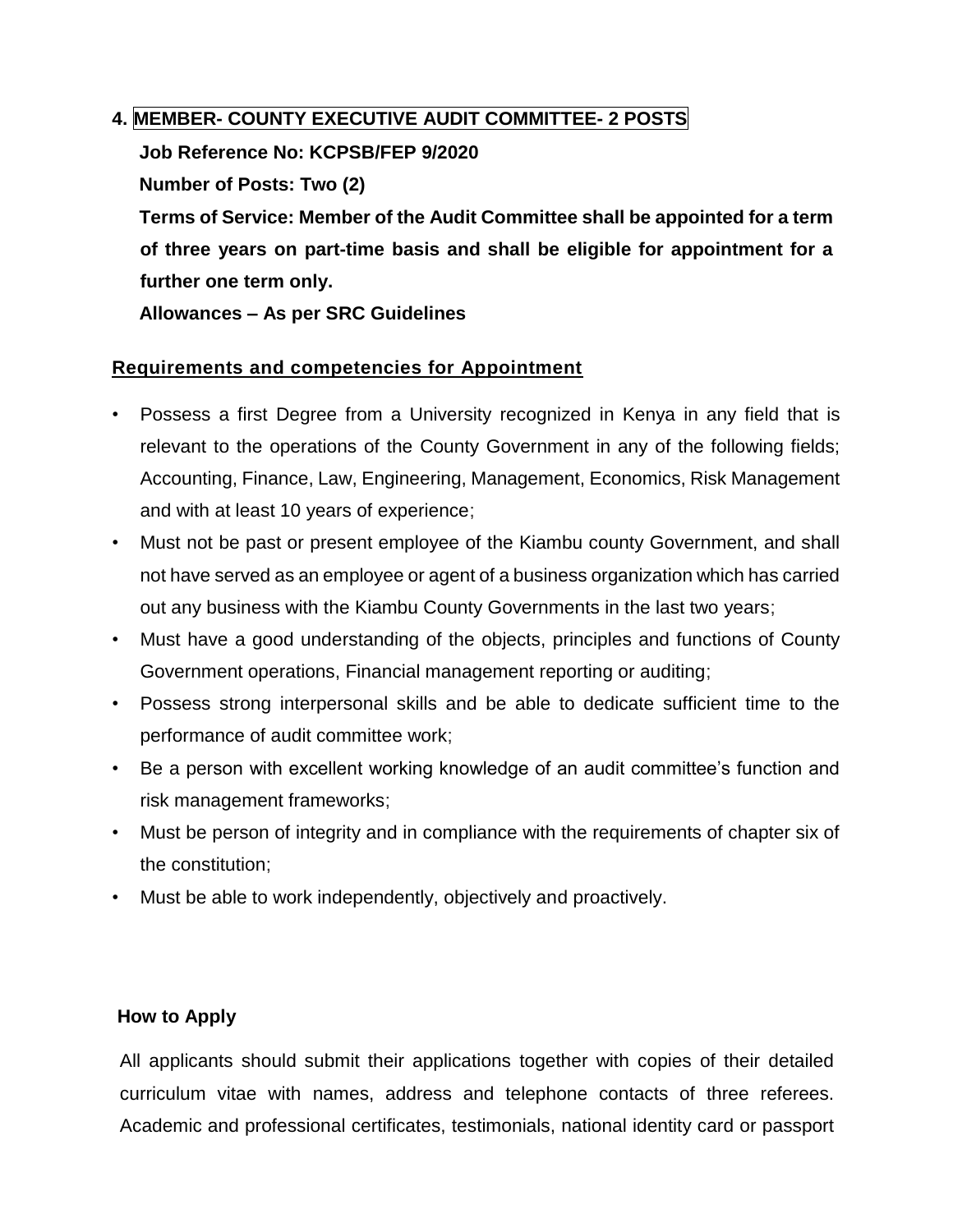and any other supporting documents. Clearly indicate the position applied for both on the cover letter and the envelope.

### **Posted Applications should be addressed to the**:

Secretary/CEO County Public Service Board County Government of Kiambu P.O Box 2362-00900 KIAMBU

**Hand Delivered applications** should be provided at the County Public Service Board offices, **Room 103, first floor at Thika Sub-County** offices between **8.00 am and 5.00 pm** on weekdays.

Applicants should seek clearance from authorities listed below and attach copies of evidence valid as at 2020

- **Kenya Revenue Authority (Tax Compliance Certificate)**
- **Ethics and Anti-Corruption Commission**
- **Directorate of Criminal Investigations (Certificate of Good Conduct)**
- **Higher Education Loans Board (HELB)**
- **Credit Reference Bureau (CRB)**

Applications should reach the County Public Service Board (CPSB) **on or before 5pm of 11th December, 2020.**

Shortlisted candidates will be required to produce their original identity cards, academic and professional certificates, testimonials, clearance and other relevant documents in support of their application.

- **The County Public Service Board does not charge for any of the recruitment exercises, including shortlisting and appointment. Any request for payment or favor should be reported to Police.**
- **Any communication from the County Public Service Board SHALL be through only our official line- 0709 877 000**
- **The Board is an equal opportunity employer, persons with disability are encouraged to apply.**